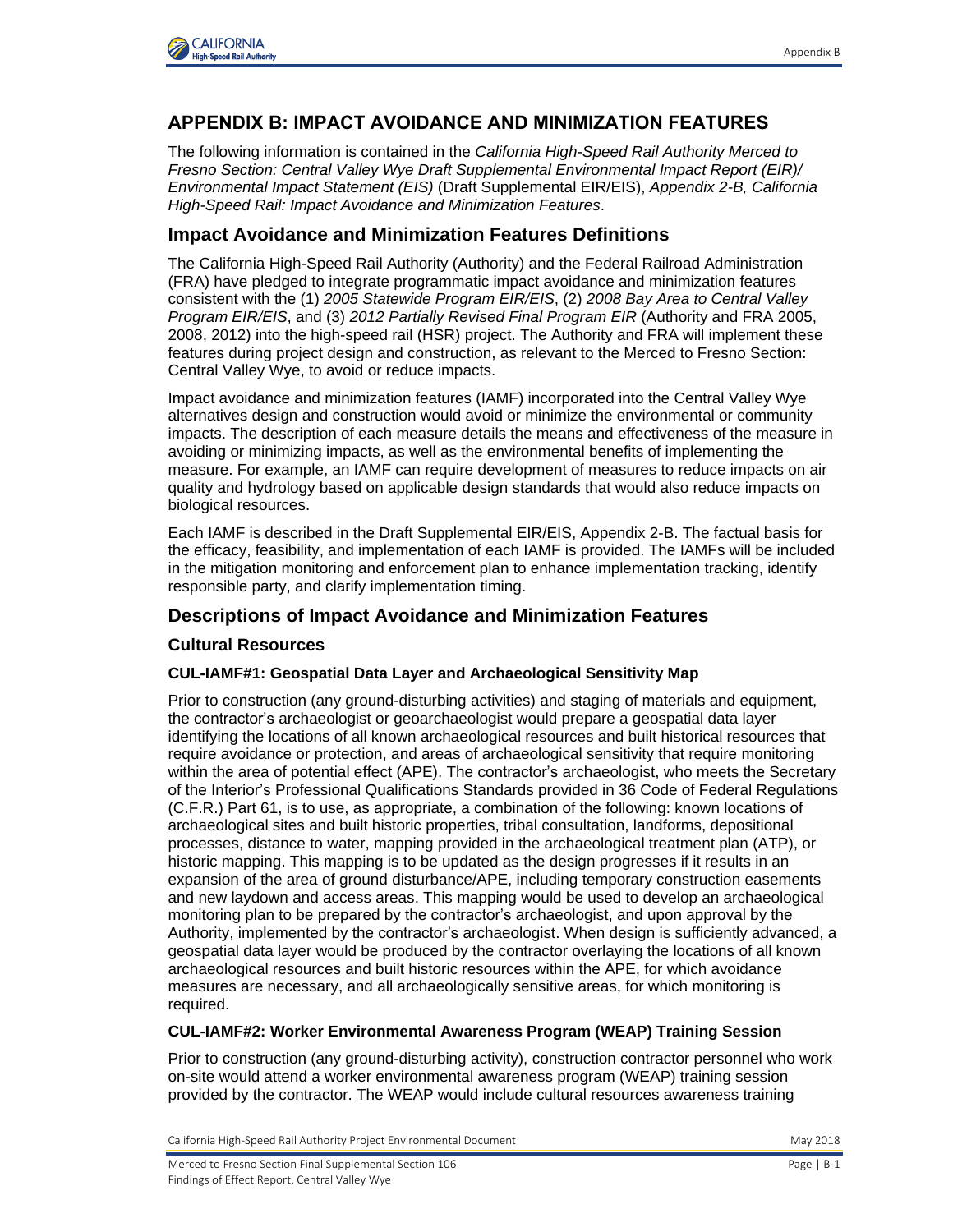

performed by the contractor's archaeologist who meets the Secretary of the Interior's Professional Qualification Standards provided in 36 C.F.R. Part 61. The contractor would develop instructional materials and a fact sheet for distribution to the construction crews, and submit the materials, as well as qualifications of the personnel providing the training, to the Authority for approval at least 15 days prior to being permitted on-site access. The training would address measures required to avoid or protect built historic resources, educate crews on artifacts and archaeological features they may encounter, and the mandatory procedures to follow should potential cultural resources be exposed during construction. Translation services would be provided by the contractor for non-English-speaking participants. The training sessions would be given prior to the initiation of any ground disturbance and repeated on an annual basis. Additionally, new construction crewmembers would attend an initial WEAP training session prior to working onsite.

On completion of the WEAP training, construction crews would sign a form stating that they attended the training, understood the information presented, and would comply with the WEAP requirements. The contractor's archaeologist would submit the signed WEAP training forms to the mitigation manager on a monthly basis. On an annual basis, the contractor would provide the Authority with a letter indicating that regular WEAP training had been implemented and would provide at least one PowerPoint annually of the WEAP training. On a monthly basis, the contractor's archaeologist would provide updates and synopsis of the training to workers during the daily safety ("tailgate") meeting. Construction crews would be informed during the WEAP training that, to the extent possible, travel within the marked project site would be restricted to established roadbeds.

## **CUL-IAMF#3: Preconstruction Cultural Resource Surveys**

Prior to construction (any ground-disturbing activity in areas not yet surveyed) and staging of materials and equipment, the contractor would conduct pre-construction cultural resource surveys. Resulting from lack of legal access, much of the project footprint may not have been surveyed. Once parcels are accessible, the contractor would have archaeologists or architectural historians, as appropriate, who meet the Secretary of the Interior professional qualification standards survey and complete reporting in appropriate document for archaeology and/or built resources, in accordance with documentation requirements stipulated in the Programmatic Agreement. Identified resources would be evaluated for the National Register of Historic Places and the California Register of Historical Resources. The qualified archaeologist or architectural historian, as appropriate, would assess the potential to affect to historic properties by applying the effects criteria in 36 C.F.R. Part 800.5(a)(1) and the potential of significant impacts on historical resources by applying the criteria in California Environmental Quality Act Guidelines 15064.5(b). Should the Authority and FRA determine, in consultation with the State Historic Preservation Office (SHPO), that any newly identified historic properties or historical resources would be adversely affected, the built environment treatment plan (BETP) or ATP, as appropriate, would be amended, to document mitigation measures agreed upon by the Memorandum of Agreement (MOA) signatories. The schedule of these surveys would be dependent on the timing of obtaining legal access to the properties and may be driven by the need to complete construction-related activities (e.g., geotechnical borings, laydown yards). Prior to beginning surveys, updated records searches may be required by the Authority and FRA, depending on the length of the passage of time, to validate that accurate information was obtained regarding previous inventory and evaluation efforts. The contractor's archaeologist, in consultation with the Authority, would determine if an updated records search is required. If an updated records search is necessary, the search would be performed by the contractor's archaeologist.

#### **CUL-IAMF#4: Relocation of Project Features when Possible**

Changing the rail alignment to avoid newly discovered sites is likely infeasible; however, access areas and laydown sites may be relocated should their proposed location be found to be on archaeological sites or have the potential to affect historic built resources in the vicinity. The contractor would delineate all avoidance and protection measures for identified archaeological and built resources on construction drawings.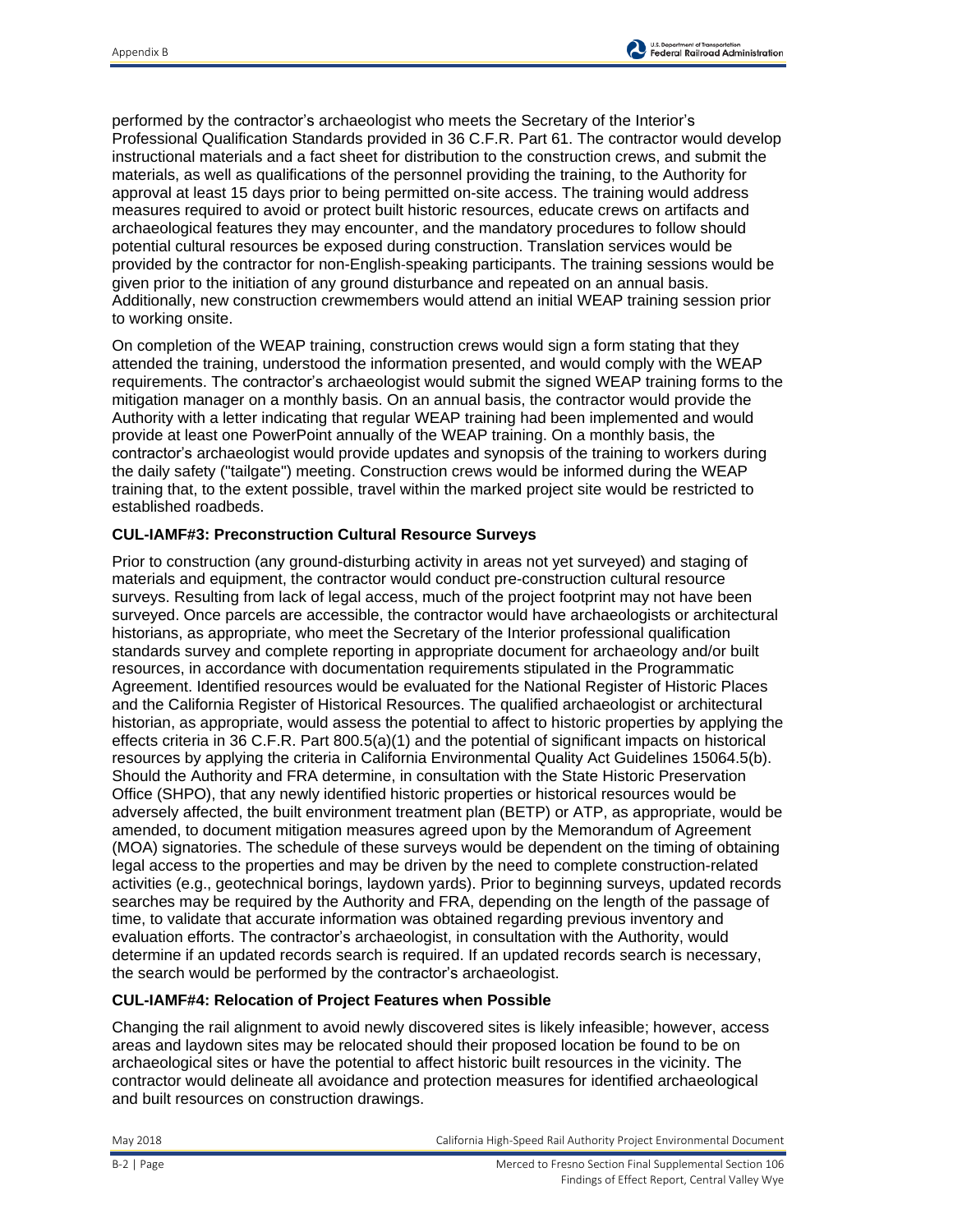

#### **CUL-IAMF#5: Archaeological Monitoring Plan and Implementation**

Prior to construction (any ground-disturbing activity), the contractor's professionally qualified archaeologist, as defined in the Programmatic Agreement, would prepare a monitoring plan based on the results of geospatial data layer and archaeological sensitivity map. The plan would be reviewed and approved by the Authority prior to any ground-disturbing activities. During construction or staging of materials or equipment, the contractor would be responsible for implementing the monitoring plan and providing archaeological and tribal monitoring of grounddisturbing construction activities with a potential to affect archaeological remains in areas identified as archaeologically sensitive in the ATP. The contractor would obtain Authority approval of all persons providing archaeological or tribal monitoring.

#### **CUL-IAMF#6: Preconstruction Conditions Assessment, Plan for Protection of Historic Built Resources, and Repair of Inadvertent Damage**

Prior to construction (any ground-disturbing activity within 1,000 feet of a historic built property) the contractor may be required to assess the condition of construction-adjacent historic properties, and prepare a plan for the protection of historic built resources and repair of inadvertent damage. The MOA and BETP would stipulate for which properties the plan is to be prepared. MOA signatories and consulting parties may comment on the adequacy of the assessments. Protection measures would be developed in consultation with the landowner or land-owning agencies as well as the SHPO and the MOA signatories and consulting parties, as required by the Programmatic Agreement. As the design progresses, additional properties may be identified by the Authority as requiring this plan. The plan would record existing conditions in order to (1) establish a baseline against which to compare the property's post-project condition, (2) identify structural deficiencies that make the property vulnerable to project construction-related damage, such as vibration, and (3) identify stabilization or other measures required to avoid or minimize inadvertent adverse effects. The plan would be further described in the BETP and be prepared by an interdisciplinary team, including (but not limited to) as appropriate, an architectural historian, architect, photographer, structural engineer, and acoustical engineer. Ambient conditions would be used to identify buildings that are sensitive receptors to construction-related vibration and require vibration monitoring during construction activities. Additional protective measures may be required if the property is vacant during construction.

The plan content would be outlined in the BETP and would be completed and approved by the Authority, with protective measures implemented before construction begins within 1,000 feet of the subject building. The plan would describe the protocols for documenting inadvertent damage (should it occur), as well as notification, coordination, and reporting to the SHPO, MOA signatories, and the owner of the historic property. The plan would direct that inadvertent damage to historic properties would be repaired in accordance with the Secretary of the Interior's Standards for the Treatment of Historic Properties (U.S. Department of the Interior 1995). The plan would be developed in coordination with the Authority and FRA and would be submitted to the SHPO for review and approval. Protective plans would be required for buildings that would be moved as part of the project mitigation, including stabilization before, during, and after relocation; protection during temporary storage; and relocation to a new site, followed by rehabilitation.

#### **CUL-IAMF#7: Built Environment Monitoring Plan**

Prior to construction (any ground-disturbing activity within 1,000 feet of a historic property or resource) the contractor would prepare a built environment monitoring plan. Draft and final versions would describe the properties that would require monitoring, the type of activities or resources that would require full-time monitoring or spot checks, the required number of monitors for each construction activity, and the parameters that would influence the level of effort for monitoring. Maximum vibration thresholds may be established in the plan for protection of historic resources and repair of inadvertent damage, the monitoring of which would be included in this monitoring plan. The BETP would outline the process for corrective action should the protection measures prove ineffective. Consultation procedures would also be defined in the BETP . The contractor would develop both the draft and final plans in coordination with the Authority and FRA, and the plan would be submitted to the SHPO for review and approval. The plan would be

California High-Speed Rail Authority Project Environmental Document May 2018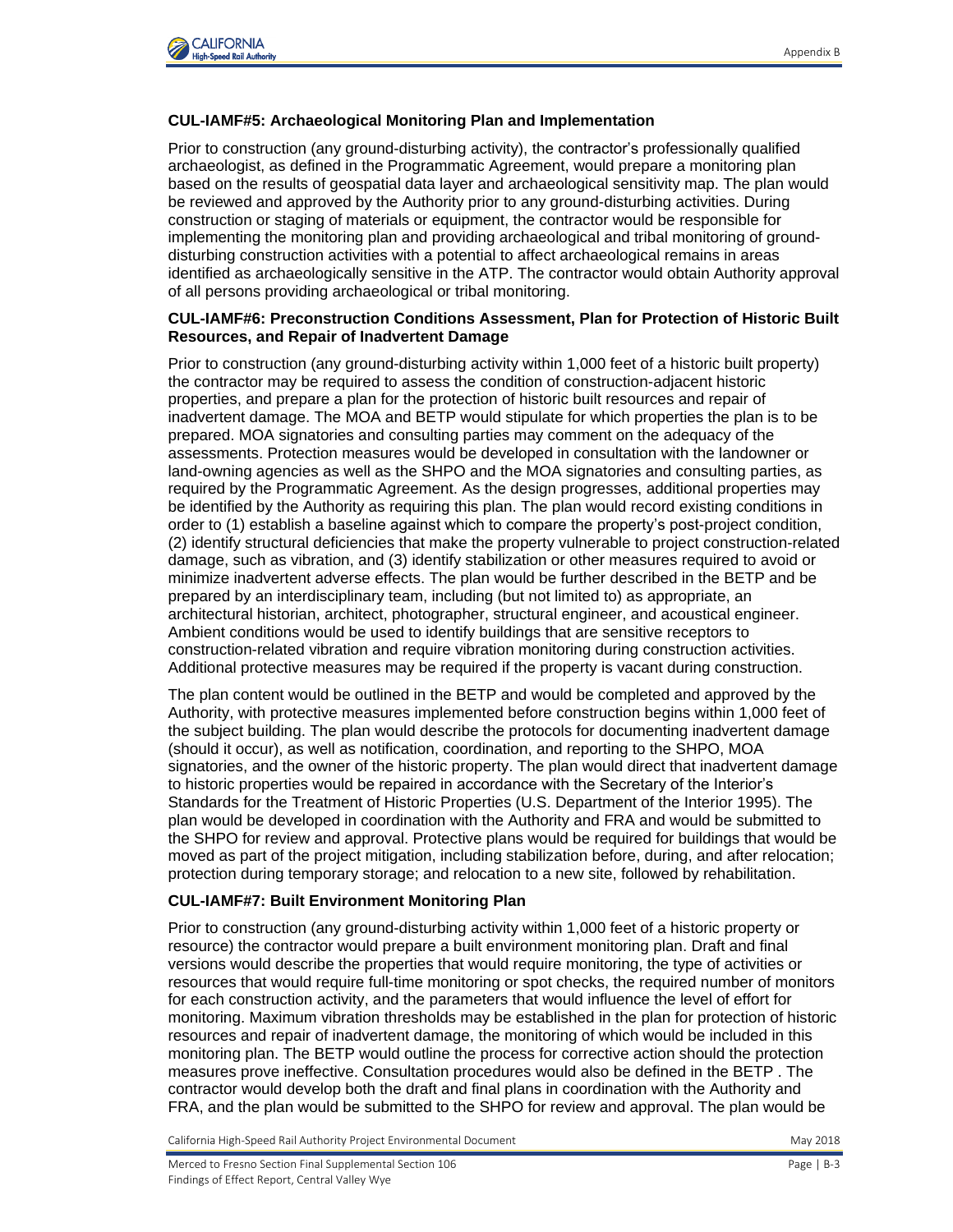

implemented prior to any ground-disturbing activities within 1,000 feet of properties identified as requiring monitoring, as specified in the BETP.

## **CUL-IAMF#8: Implement Protection and/or Stabilization Measures**

Prior to construction, the contractor would implement protection and/or stabilization measures as for protection of historic resources and repair of inadvertent damage and as described in the BETP. Such protection measures would include, but would not be limited to, vibration monitoring of construction near historic properties; cordoning off of resources from construction activities (e.g., traffic, equipment storage, personnel); shielding of resources from dust or debris; and stabilization of buildings adjacent to construction. Temporary stabilization and protection measures would be removed after construction is complete, and the historic properties would be restored to their pre-construction condition. For buildings that would be moved, treatment would include stabilization before, during, and after relocation; protection during temporary storage; and relocation to a new site, followed by rehabilitation.

May 2018 California High-Speed Rail Authority Project Environmental Document